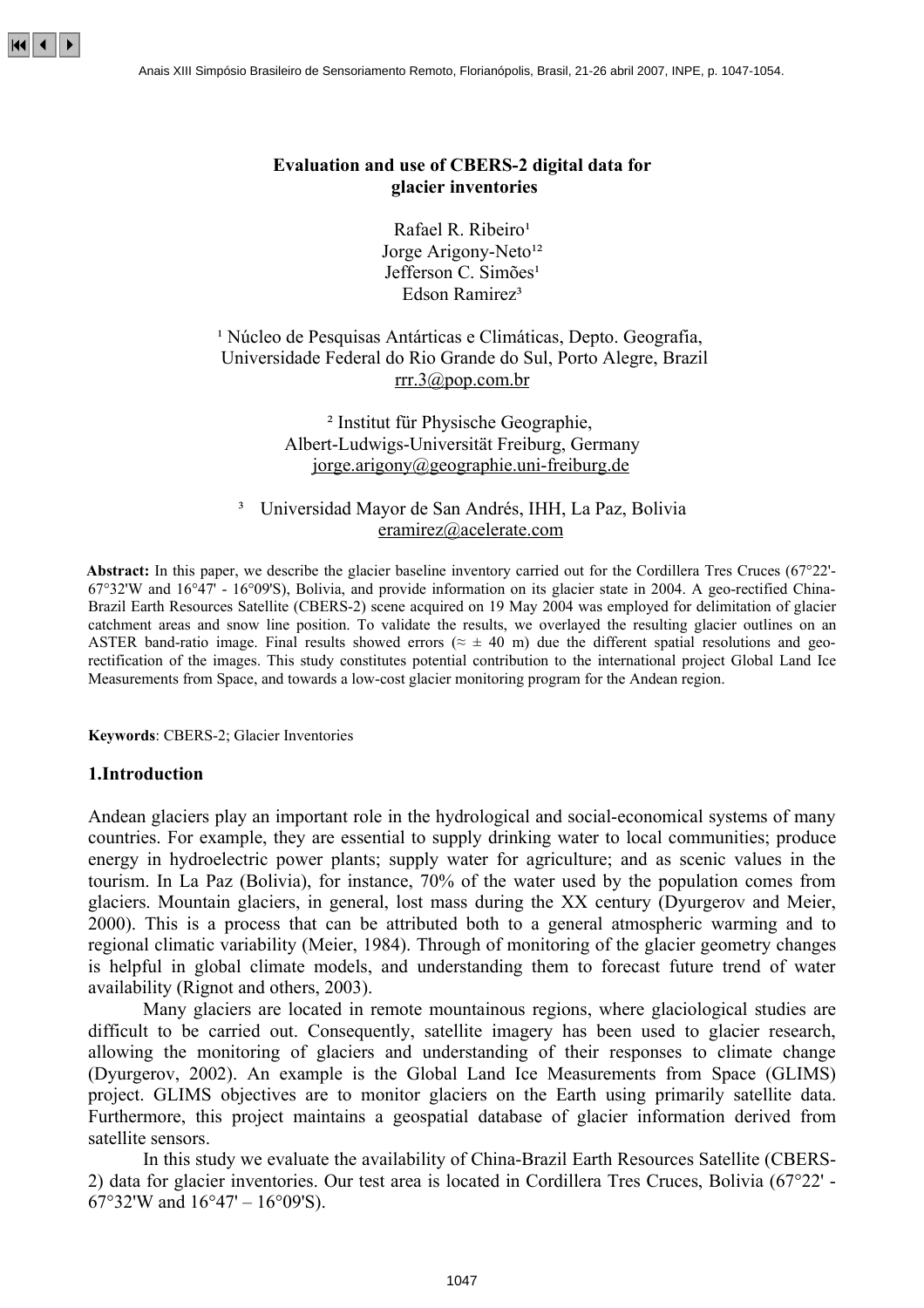# **2. Study area**

Tres Cruces is a 35 km length and 10 km width mountain range **(figure 1)** located around 150 km South of La Paz, the Bolivian Capital. This Cordillera has several peaks higher than 5000 m, where the summit is called Jachancuncollo and has an altitude of 5900 m. The mean snow line altitude of the ice masses is about 5250 m (Francou and others, 2004).The production of energy in the region is highly depending on small hydroelectric power plants located along rivers originated by glacier melt water.

Regarding the climate, the region is marked by two well distinct annual seasons (Kaser and others, 2002). In the summer, the meteorological settings are influenced by the intertropical circulation, occurring precipitation due the humid air masses coming from the Amazonia. In the winter, dry air masses coming of southwest predominate, resulting in almost no precipitation. So, the summer months determine the behavior of the glaciers, regarding mass reserve and loss.



**Fig. 1.** Location of Cordilhera Tres Cruces. CBERS-2 CCD band 3, acquired on 19 May 2004.

# **3. Data Sources**

# **CBERS-2 data**

The CBERS program was born from a paternership between Brazil and China in the space technical scientific segment. The launch of the CBERS-2 occurred on 21 October 2003. It carries three sensors: the Charge Coupled Device (CCD); the Infra-Red Multispectral Scanner (IRMSS); and the Wide Field Imager (WFI). Its orbit is helios-synchronous, at 778 km altitude, performing about 14 revolutions a day and obtaining a complete coverage of the Earth in 26 days (the site [www.cbers.inpe.br](http://www.cbers.inpe.br/) presentation the main characteristics of the satellite). In this study, we used CCD and IRMSS scenes acquired on 19 May 2004. **Table 1** shows the characteristics of CCD and IRMSS images.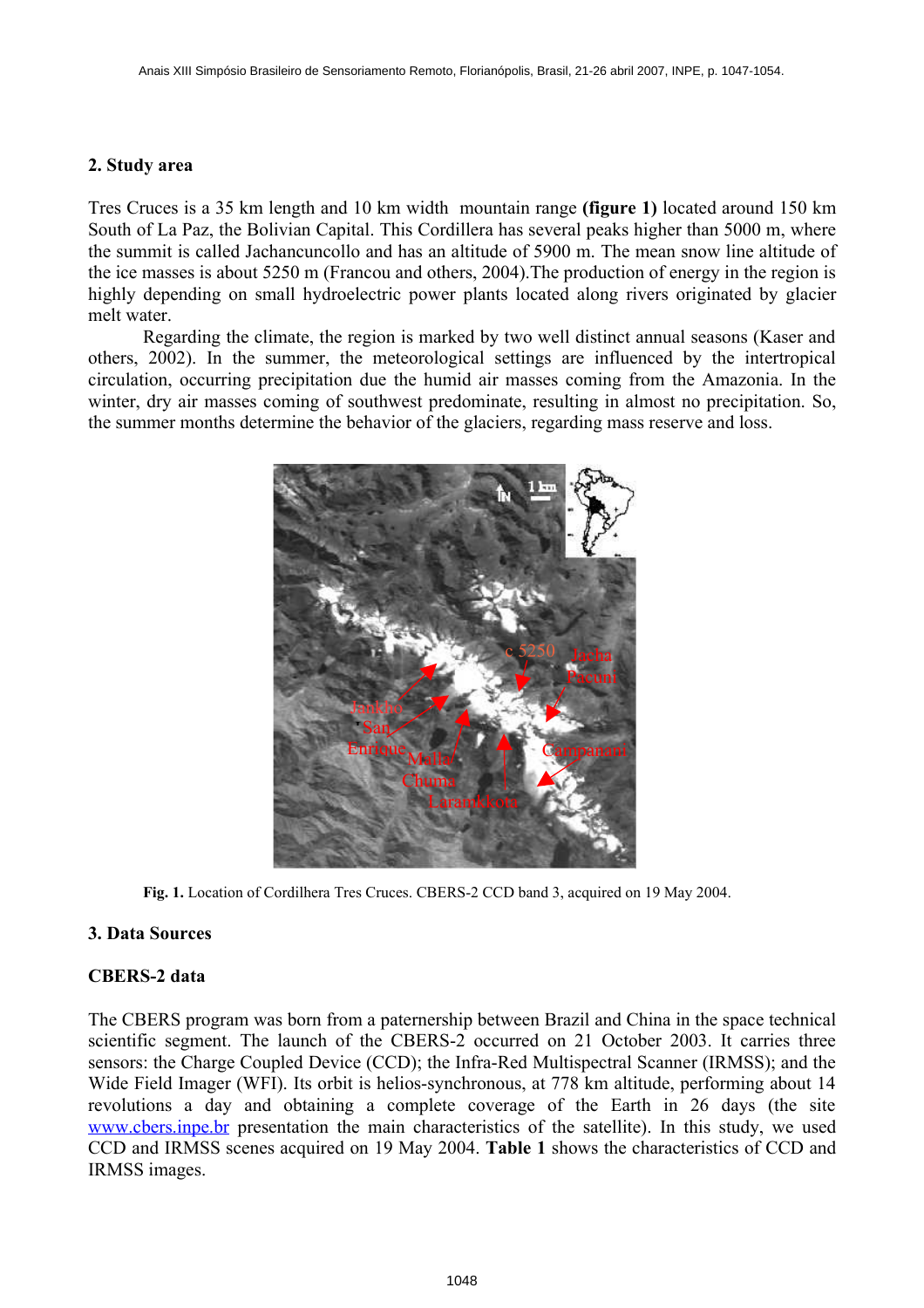| Camaras                    | Band/<br><b>Name</b> | Range<br>$(\mu m)$                                         | <b>Spatial</b><br>resolution<br>(m) | Swath<br>(km) |
|----------------------------|----------------------|------------------------------------------------------------|-------------------------------------|---------------|
| <b>CCD</b><br><b>IRMSS</b> | $\overline{c}$       | $0,52 - 0,59$<br>μm                                        | 20                                  | 113           |
|                            | 3                    | $0,63 - 0,69$<br>μm                                        | 20                                  | 113           |
|                            | 4                    | $0,77-0,89$<br>$\mu$ m (near<br>infrared)<br>$1,55 - 1,75$ | 20                                  | 113           |
|                            | 2                    | μm<br>(middle<br>infrared)                                 | 80                                  | 120           |

#### **Table1.Specifications of CBERS-2 CCD/IRMSS sensors**

### **ASTER data**

The ASTER sensor was launched in 2000 aboard the Terra satellite. It has 3 instruments: a visible and near-infrared (VNIR) telescope with 4 multispectral bands (3 at nadir and 1 back-nadir) and 15 m of spatial resolution; a shortwave infrared (SWIR) telescope with 6 bands and 30 m of resolution; and a thermal infrared (TIR) with 5 bands and 90 m. In thistudy, we used an ASTER VNIR image acquired on 29 May 2004.

### **Topographic Map**

Topographic information was obtained from a 1:70000 topographic map, produced by the Institute for Photogrammetry and Engineering Surveying and the Geographic Institute of the University of Hanover based on control points acquired on 1975 by the Instituto Geográfico Militar (IGM/SGM) from La Paz, Bolivia, in the form of UTM grid coordinates published by Jordan (1991).

# **4. Methodology**

The CBERS-2 and ASTER scenes were acquired in the same month May 2004. The images are cloud-free, and were acquired during the dry season (fresh snow falls can obscure glacial boundaries) where the snow cover is near its annual minimum.

To compare glacier parameters and to minimize geometric distortions, the images were registered to a common base. First, the ASTER scene was geo-referenced to Universal Transverse Mercator (UTM) zone 19 world geodetic system 1984 (WGS84) using the topographic map as reference. At total, 20 ground control points (GCPs) were selected from features as lakes, mountain summits and river, which could be located precisely within the image.

The image was projected using a first-degree polynomial transformation and nearest neighbour resampling. The root-mean-square error (RMSE) obtained from the geometric correction procedure was 1.33 ASTER pixels (19.95 m). In a second step, the CBERS-2 images (CCD and IRMSS) were co-registered to the ASTER image. By using the 20 GCPs, the resulting RMS error was 2.01 CBERS CCD pixels (40.2 m) for the CCD image, and 2.11 IRMSS pixels (168.8 m). To distinguish the ice and snow facies from the surrounding land cover, we combined the IRMSS 2 (red), CCD 3 (green) and CCD 2 (blue) in a false color composite **(figure 2)**. For that, the IRMSS band was resampled to 20 m using bilinear interpolation.

The exact delineating of glacier terminus is often difficult. Glacier tongue can be covered by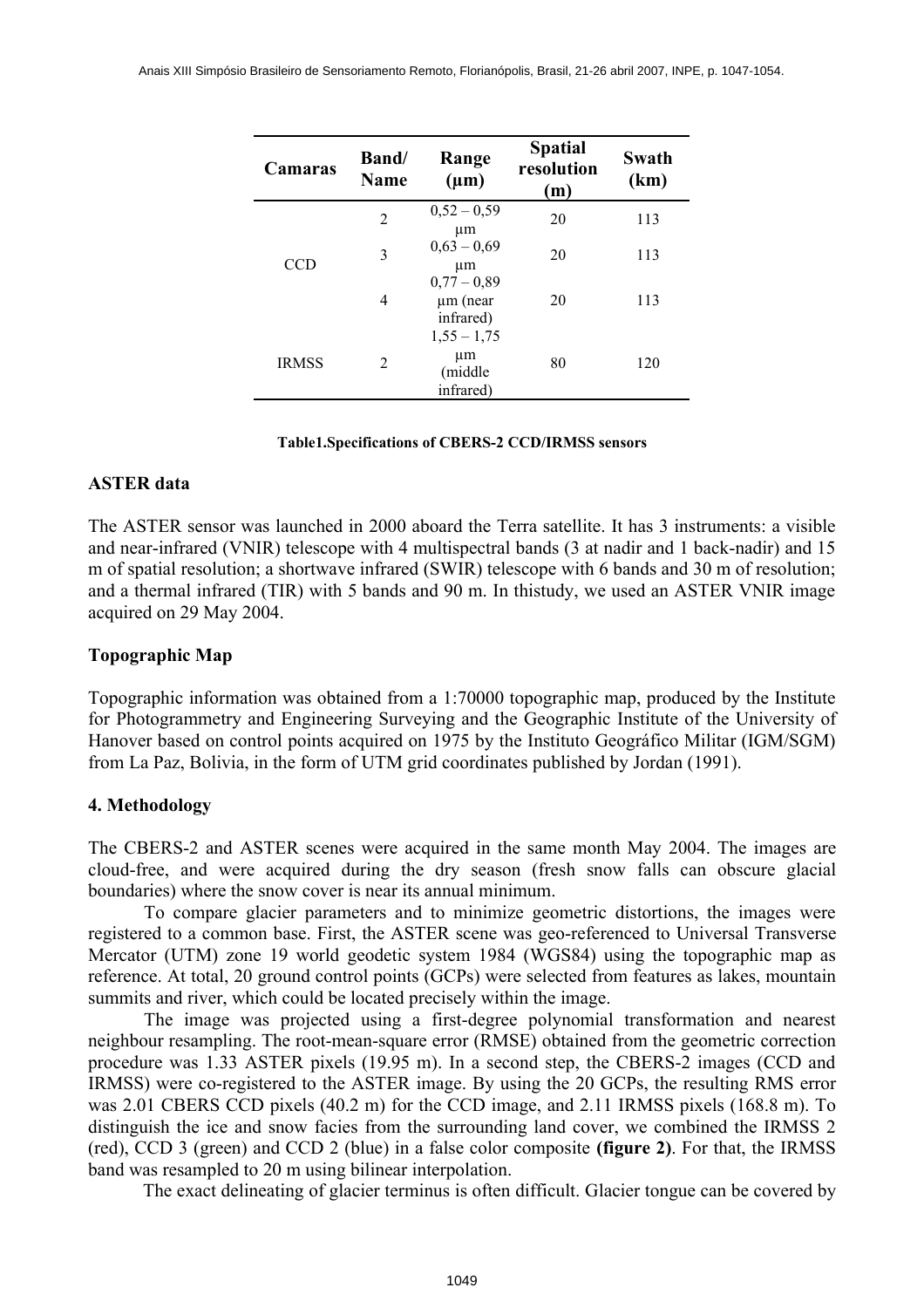debris and will have a spectral reflectance similar to the surrounding terrain. In this study an oblique photograph taken of the southwest of Cordillera Tres Cruces **(figure.3)** in June of 2004 was used to validate the manual delimitation of glacier boundaries on the CBERS-2 false-color composite image. After a visual inspection, the presence of debris-covered in the glacier terminus was discarted. Thus, glacier catchment areas and transient snow line were digitized. The topographic information were used for delimitating the upper boundaries of the glaciers. The validation of the CBERS-derived glacier information was obtained by overlaying it on glacier parameters (e.g., glacier catchment areas and snow line) digitized by hand on an ASTER 3/4 band ratio image (Käab and others, 2002) **(figures 4 and 5).**



**Fig. 2.** CBERS–2 false color composite IRMSS 2 (red), CCD 3 (green) and CCD 2 (blue), glacier outlines in yellow and transient snow line in blue.



**Fig.3.** Oblique photograph taken of the southwest of Cordillera Tres Cruces. Scale bar approximated to the topographic map. By Sarah Griffin in June of 2004.

Theoretically, in the central Andes the equilibrium line altitude (ELA) coincides with the transient snow line at the end of the hydrologic year. The ELA is the place on a glacier where annual accumulation is equal to annual ablation. When the annual mass balance is negative, the ELA rise, and when positive falls is, therefore can be used as an indicator of glacier response to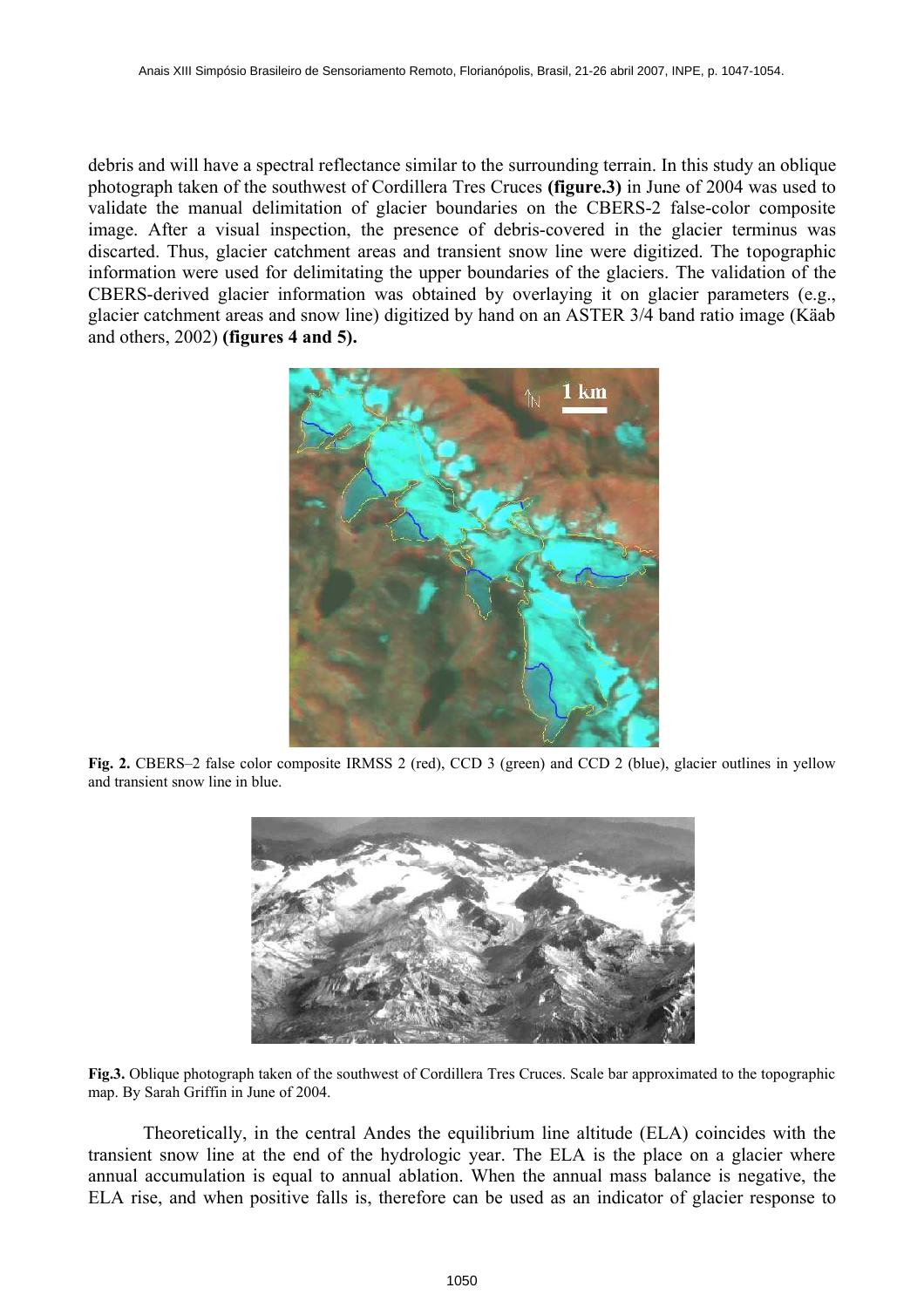climate change. Klein and others (1999) demonstrated that it can be determined with satellite images, being the boundary between the white snow cover and the glacier ice. However, fresh fallen snow during the dry season can make difficult the delimitation of the ELA by remote sensing sensors (Francou and others, 2004).

In this study, we used the snow line as a rough estimative in the identification of the ELA. Furthermore, we used the snow line to calculate the proportion between the surface of the accumulation area and the total glacier area (i.e., accumulation area ratio – AAR).

# **5. Resulsts and Discussion**

Seven glaciers of the Cordillera Tres Cruces were analyzed. The high reflectance of snow that characterize the accumulation zone, is separate of the zone of lower-reflectance where bare ice is exposed (ablation zone) by the transient snowline. To precise the measuring glacier termini we estimate the uncertainty by using the method from Hall and others (2003):

**Termini error** =  $[(pixel)$  resolution ASTER image)<sup>2</sup> + (pixel resolution CCD image)<sup>2</sup> $\frac{1}{2}$  + registration error

We have:

 $[(15)^{2} + (20)^{2}]$   $\frac{1}{2} + 40 = \pm 75$  m

For estimation of uncertainty for area values, we used the method proposed by Hall and others (2003):

**Areal uncertainty** = (pixel resolution)<sup>2 \*</sup>(2<sup>\*</sup> uncertainty / pixel resolution)

We have:

 $a = 20^{2} * (2 \cdot 75/20)$  $a = \pm 0.0030$  km<sup>2</sup>

The calculation of AAR was done by using the equation (Benn and others, 2004):

$$
AAR = \frac{Ac}{Ac + Ab}
$$

Where Ac is the area of the accumulation area and Ab corresponds to the ablation area. On Zongo glacier in the Cordillera Real, Bolivia, (approximately 120 km of the study area) during the 93-94 hydrologic year, the altitude of the transient snowline near the end of the ablation season occurred at approximately the same altitude as equilibrium line (Klein and others, 1999). Table 2 shows the results of the glacier inventory.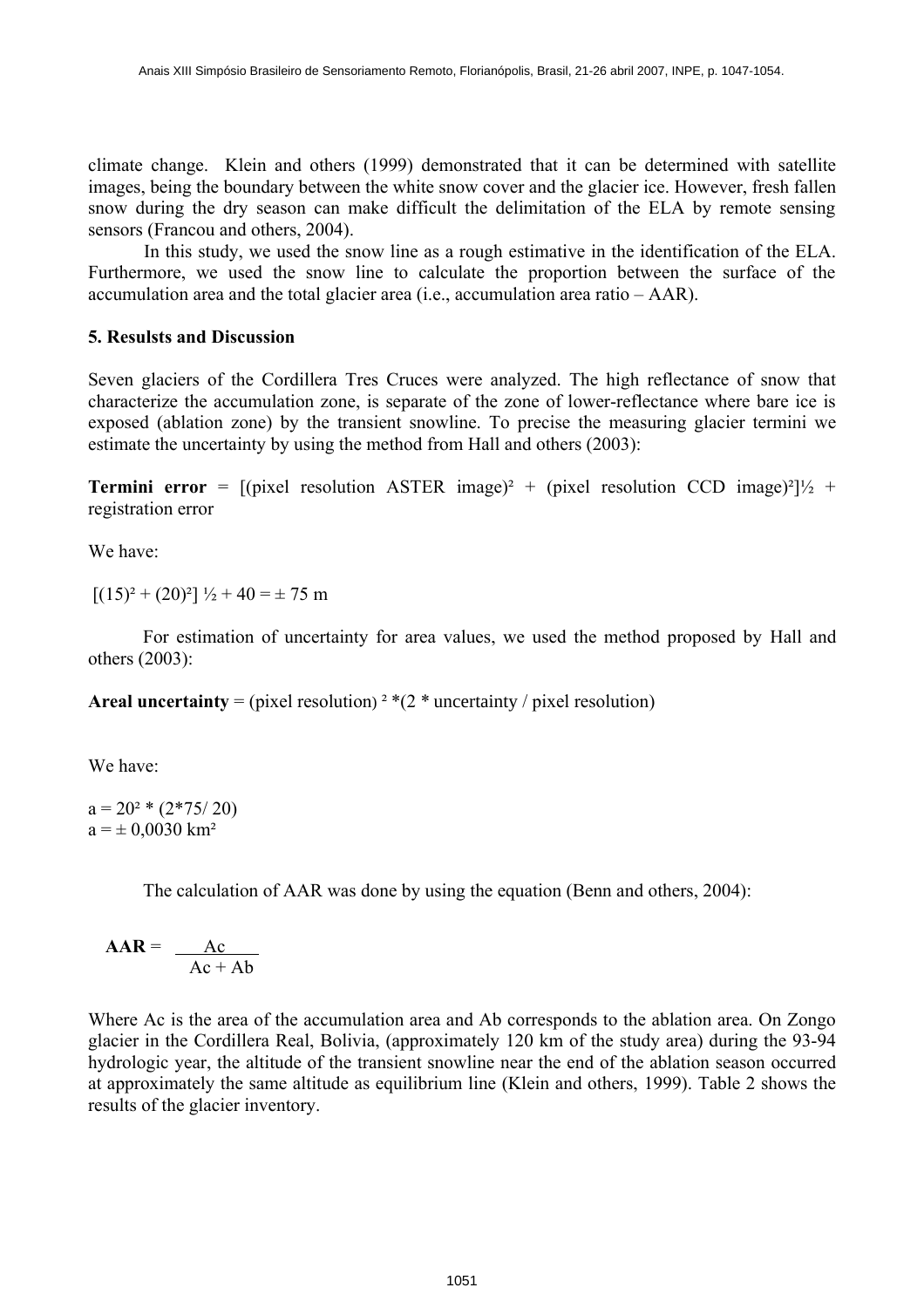

**Fig. 4**. Overlay of glacier outlines (red and blue) from CBERS-2 on the ASTER ratio bands in background showing Jonko loma (A), San Enrique (B) and Malla Chuma (C).



**Fig. 5**. Overlay of glacier outlines (red and blue) from CBERS-2 on the ASTER ratio bands in background showing Laramkkota (D),Campanani (E) Jacha Pacuni (F) and c5250 (G)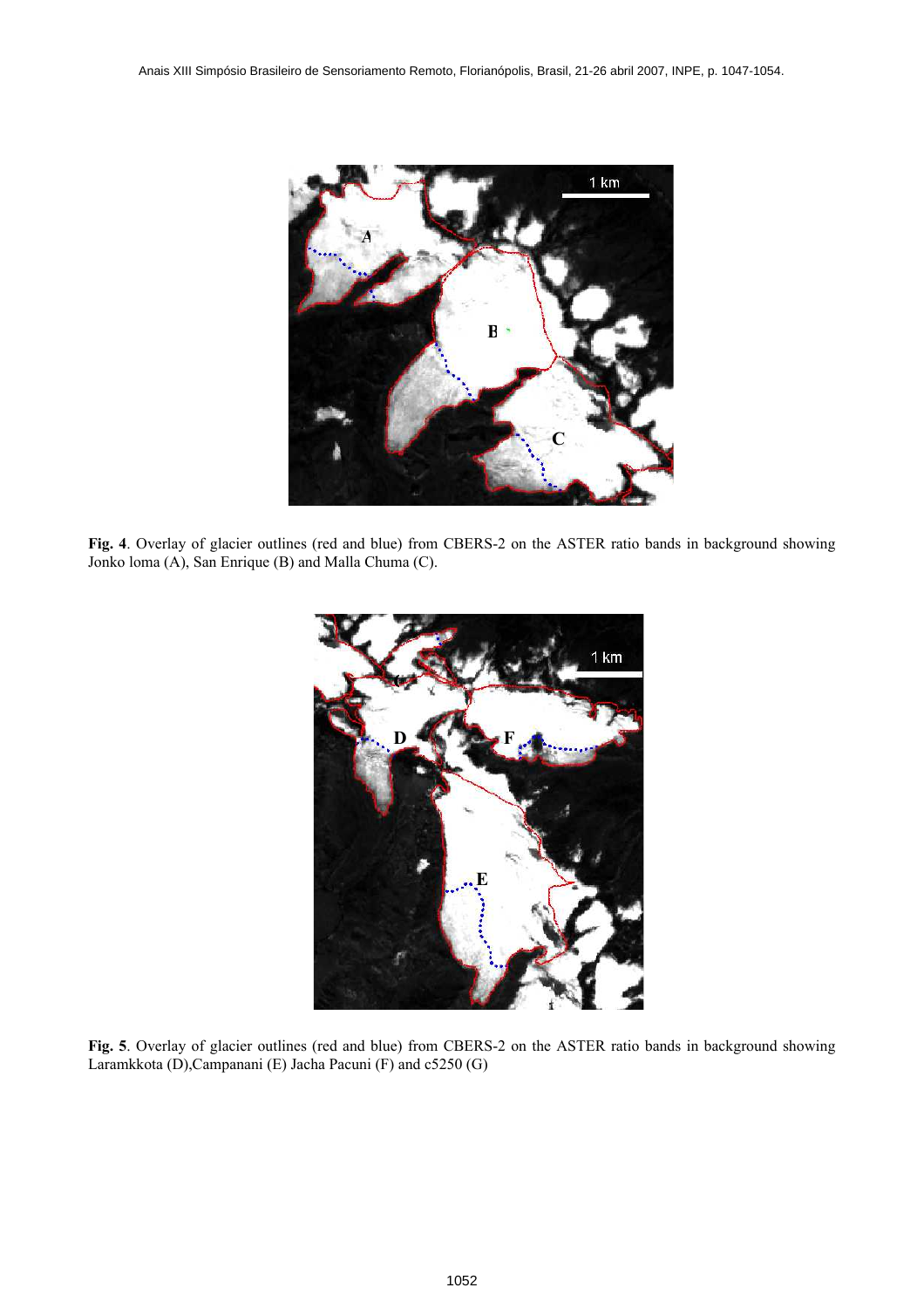| Glacier<br>name       | Location              | <b>Total</b><br>area<br>(km <sup>2</sup> ) | <b>Accumulation</b><br>area $(km2)$ | <b>Ablation</b><br>area<br>(km <sup>2</sup> ) | <b>Acumulation</b><br>area ratio<br>$(\%)$ | Glaciar<br>length<br>(km) |
|-----------------------|-----------------------|--------------------------------------------|-------------------------------------|-----------------------------------------------|--------------------------------------------|---------------------------|
| Jankho<br>Loma        | 67°41'W<br>16°92°S    | 1,5                                        | 1,1                                 | 0,4                                           | 73                                         | 1,85                      |
| <b>San Enrique</b>    | 67°39'W<br>16°93°S    | 2,0                                        | 1,5                                 | 0,5                                           | 75                                         | 2,16                      |
| <b>Malla</b><br>Chuma | 67°39'W<br>16°94°S    | 1,7                                        | 1,3                                 | 0,4                                           | 76                                         | 1,30                      |
| Laramkkota            | 67°37'W<br>16°95°S    | 1,8                                        | 1,4                                 | 0,4                                           | 77                                         | 1,88                      |
| Campanani             | 67°36'W<br>16°17'S    | 3,7                                        | 2,9                                 | 0,8                                           | 78                                         | 2,89                      |
| Jacha Pacuni          | 67°35'W<br>16°95°S    | 1,9                                        | 1,5                                 | 0,4                                           | 78                                         | 1,15                      |
| c5250                 | 67°37'W<br>$16°94'$ W | 0,46                                       | 0,42                                | 0,04                                          | 91                                         | 1,06                      |

**Table 2.** Glacier inventory data

### **6. Conclusion**

The combination of bands IRMSS 2 (red), CCD 3 (green) and CCD 2 (blue) permits a good delineation of snow and ice, making possible to separate accumation zone from ablation zone (determination of snow line) on glaciers and the glacier terminus position. Results suggested that both the transient snowline and glacier catchment areas can be determined using CBERS-2 data. Errors can be regarded to inherent mistakes of the spatial resolution of the data compared with the spatial resolution of ASTER products.

Changes in the ice fronts as part of the international research initiative GLIMS are being investigated using ASTER and Landsat data. Hereby, CBERS-2 appears as an alternative for monitoring of glacier frontal position and snow line altitude.

### **References**

Benn, D.I., Evans, D.J.A., 1998. Glaciers and Glaciation. Edward Arnold, London 734pp.